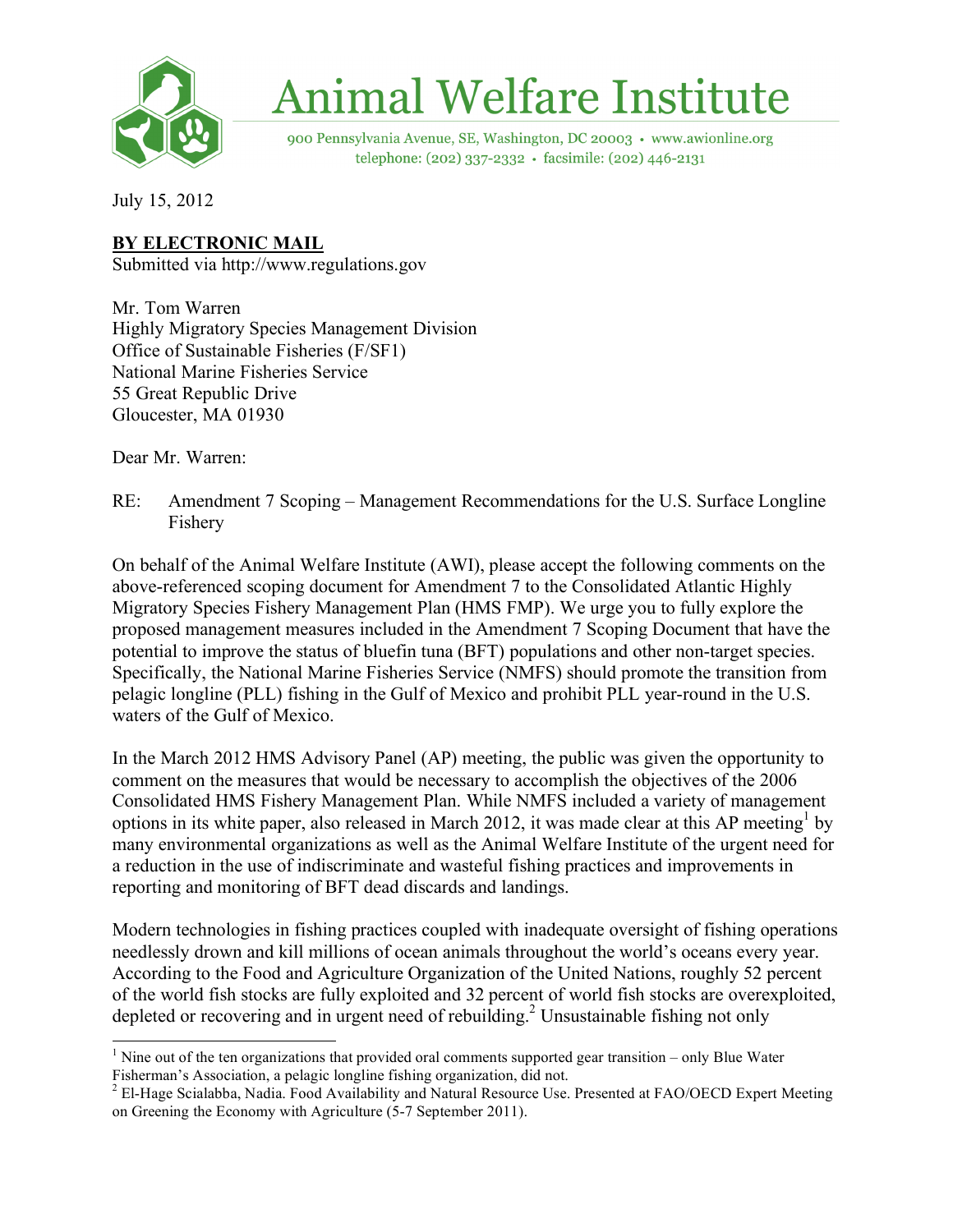threatens the future survival of targeted marine species, but reverberates throughout the marine ecosystem.

One of the most destructive fishing methods is the use of longline fishing. Along the Atlantic coast and in the Gulf of Mexico, surface longlining vessels suspend hundreds of baited hooks on fishing lines that can average 30 miles in length. The PLL fishermen in the Gulf seek yellowfin tuna and swordfish, but PLL, with hundreds of hooks that can be unattended for as long as 18 hours, catch and kill approximately 80 types of non-target species each year. According to estimates by NMFS and the National Oceanic and Atmospheric Administration (NOAA) Southeast Fisheries Science Center (SEFSC), the GOM PLL fishery killed an average of 423 bluefin tuna, 137 scalloped hammerhead sharks, 186 white marlin, 286 sailfish, 323 blue marlin, and 14,308 lancetfish annually from  $2007-2009$ <sup>3</sup>

Gear modifications, such as the ones proposed in the scoping document for Amendment 7 to the consolidated HMS FMP, can reduce the numbers of bycatch and dead discards caused by the longlining industry. Robust evidence suggests that transitioning away from PLL will not only successfully improve target catch rates and reduce dead discards, but will do so at a limited cost to the fishermen. As an applicable example, although specific to marine turtle bycatch, in 2004, the Pacific Fishery Management Council (PFMC) prohibited the use of longlines out to 200 miles off California, Oregon, and Washington in an effort to protect non-target animals from being caught in longlines.<sup>4</sup> NMFS reported in 2008 that the alternate gear and bait options reduced overall marine turtle interactions by 89 percent in the Hawaii-based longline swordfish fishery, and have also proven successful in foreign longline fisheries (e.g., Brazil, Italy, Ecuador, and Uruguay), resulting in significant reductions in sea turtle interactions and mortalities while maintaining economically viable fisheries.<sup>5</sup>

Additionally, selective fishing methods such as green stick gear and swordfish buoy gear have been shown to reduce by-catch and dead discards. NMFS conducted a two-year study off the coast of North Carolina between 2009 and 2010 using green stick gear; the total green stick catch was 84 percent target catch, and 100 percent of discards were released alive.<sup>6</sup> Similarly, Nova conducted a cooperative research project in Florida, whereby data collected between 2007 and 2009 indicated that 91 percent of the catch was swordfish (the target catch) and approximately 93 percent of discards were released alive.<sup>7</sup> As a frame of reference, Pelagic Observer Program (POP) data recorded by NMFS in the GOM from 2007-2009 indicates that 51 percent of PLL

 <sup>3</sup> <sup>3</sup> Harrington, J.M., R.A. Myers, A.A. Rosenberg, Wasted Resources: Bycatch and discards in U.S. Fisheries, Prepared by MRAG Americas, Inc. July 2005. Available at

http://americadelsur.oceana.org/sites/default/files/reports/PDF\_Bycatch\_July281.pdf

<sup>&</sup>lt;sup>4</sup> Pacific Fishery Management Council. Highly Migratory Species: Fishery Management Plan and Amendments. Available at; http://www.pcouncil.org/highly-migratory-species/fishery-management-plan-and-amendments/ <sup>5</sup>

<sup>&</sup>lt;sup>5</sup> Agenda Item H.3.c HMSMT Report, Highly Migratory Species Management Team Reporting Regarding Amendment 2 to the Fishery Management Plan for U.S. West Coast Fisheries for Highly Migratory Species to Authorize a Shallow-set Longline Fishery Seaward of the EEZ, September 2008. <sup>6</sup>

Blankenship, Randy, NMFS.

<sup>&</sup>lt;sup>7</sup> Kerstetter, David, Nova.